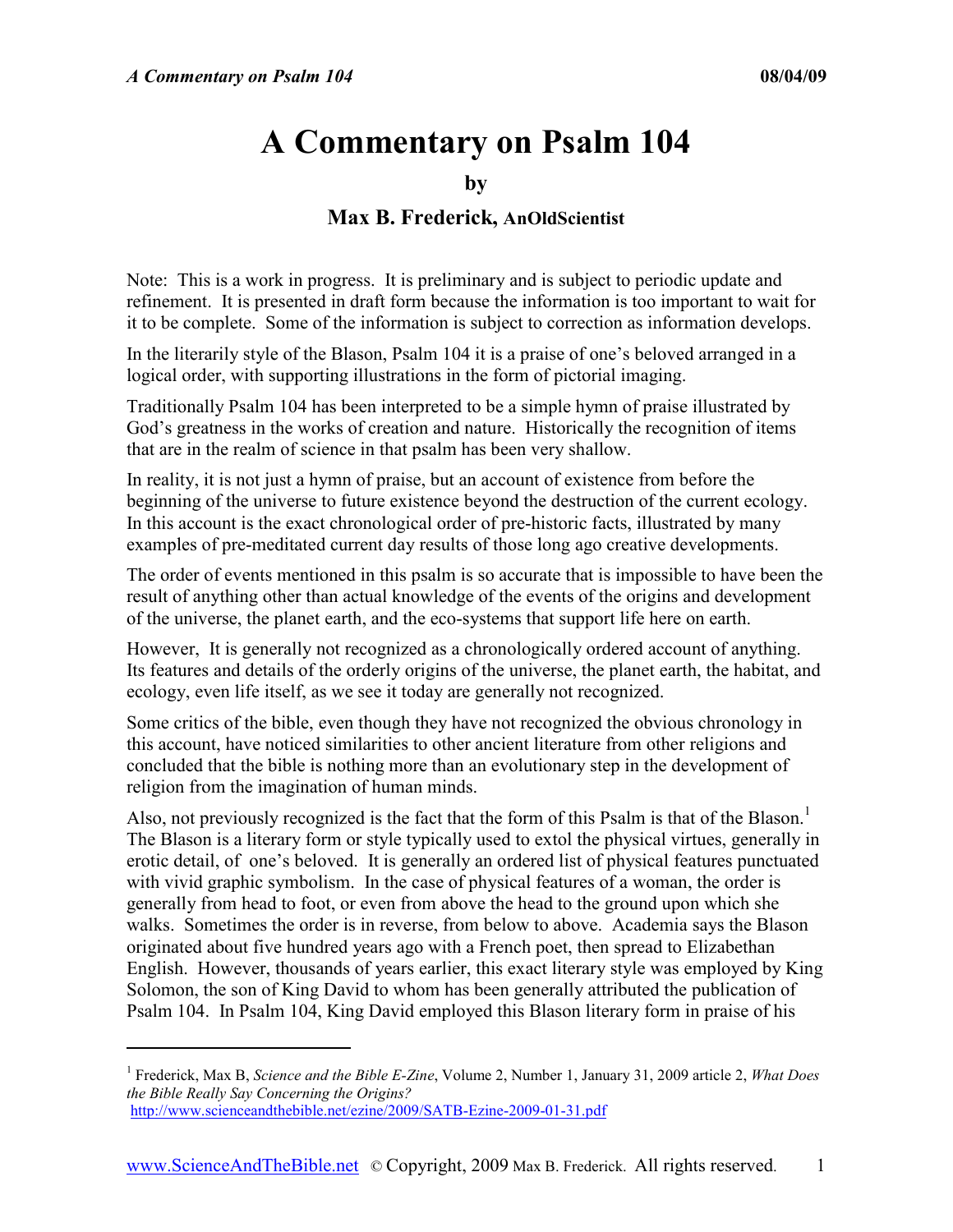beloved God. In, Song of Solomon, King Solomon, employed this literary form in praise of his beloved woman.

In Psalm 104, a slight variation of the Blason is employed.

Where the Blason typically is arranged in order of space, such from the top of the head to the tip of the toe, Psalm 104 is arranged in order of time. This is an account of creation with creation events arranged in chronological order. The chronology starts in the far past, before the creation of the universe, and runs to the far future, to beyond the great day of judgment.

In Psalm 104, more than fifty items related to the origins are mentioned in chronological order. Each of these items, in the form of the Blason, is elaborated on, sometimes with examples of present day results of the ancient item being mentioned.

What is amazing is the chronology of the items mentioned here are in the exact historical order of the associated origin events as independently discovered by modern science.

In addition, some of the events or developments, when mentioned in their chronological order, are illustrated with an explanation emphasizing the pre-planning by the creator,. Some are illustrated with their future benefit to ecology. For example, the development of the hydrologic cycle on earth during the Archaean geologic time and the development of photosynthesis (Carbon Dioxide/Hydrocarbon Cycle) during the Proterozoic, receive benefit from storage of water on other planets during the Hadean geologic time. In turn, those Archaean and Proterozoic developments are for the future benefit of future (Holocene) ecology of trees, birds, wild goats, even rabbits (conies.)

This organization of the details mentioned reveal specific pre-knowledge of the underlying chronology long before those same details were independently re-discovered and identically re-ordered, by modern science. This knowledge appears to have been common knowledge during this ancient Hebrew era, before the time of the Babylonian Captivity, at least among bible writers. Several other biblical creation accounts contain this same factual knowledge and chronology. This commonality makes it easy to assemble all the biblical creation accounts into one comprehensive account having a common chronology.

Even though knowledge of such events and chronology was obviously known at the time of the original writing, that knowledge had been lost at the time of translation into English over four hundred years ago. Even at the time of the translation into Greek about 250 BC, that knowledge appears to have been lost. That loss caused difficulty for the translators to translate. Such information was outside the translator's realm of knowledge. (Such information is now considered to be in the realm of modern science.) As a result, "corrections" were employed in the translation to conform to the antique science of that day, and to keep from making their God look bad.

Once Psalm 104 is recognized to be a chronologically ordered account of physical existence, from the beginning of the universe through the far future, it is hard to imagine the lack of that recognition through the centuries. Obviously, one of the stumbling blocks to that recognition is the lack of any reference to a six day schedule that theologians have set in their minds to be a requirement of any account of the origins.

In fact, that lack of any reference to a six day schedule in all but one of the many creation accounts of the bible is probably why the overwhelming quantity of biblical creation accounts have remained unrecognized or ignored through the ages.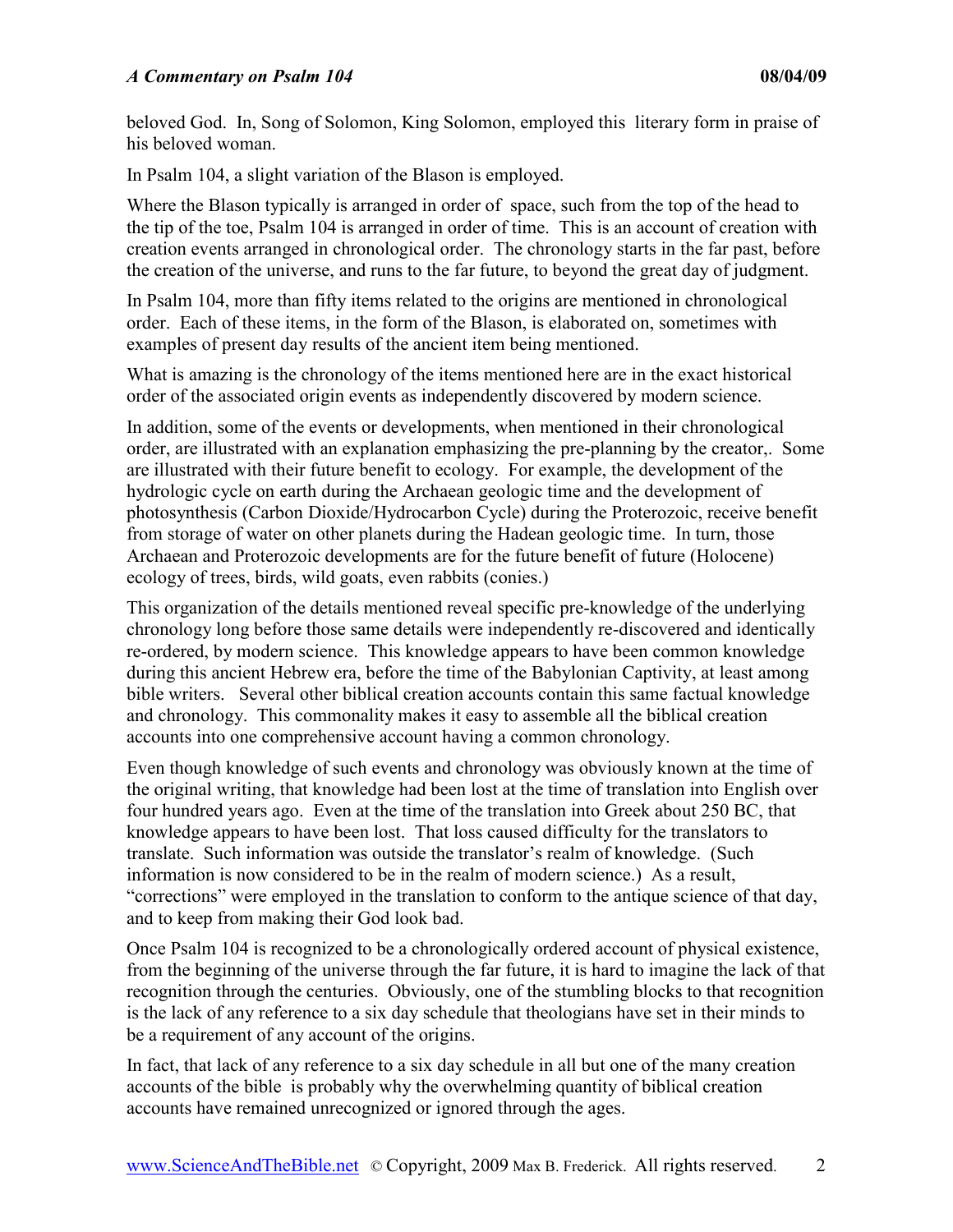#### **Detailed Commentary on the Items in the Realm of Science in Psalm 104:**

Psalm 104 is a chronologically ordered catalog of items relevant to creation and existence. The list spans from eternity past to eternity future.

This Commentary is arranged in outline form emphasizing the chronology. In this presentation, a key to the outline form is in the header of each page for easy reference.

**Note:** The blatantly obvious items in this account tell us Psalm 104 is a chronologically ordered list of significant events related to the origins and existence. Therefore, other items in the list that are less obvious, are interpreted in the context of the knowledge that this is a chronologically ordered list of items in the realm of science.

**Disclaimer:** The more obvious items are the basis for the conclusion that this psalm is in fact an ordered catalog of items. The lesser obvious items are less obvious sometimes due to the lack of understanding by the translators of the original language, and sometimes due to the figurative and less explicit language. In either case, the interpretations of the lesser obvious items are not to be considered to be the infallible word of God. They are only the best effort of the fallible human author to point out the consistency of this psalm with the chronology common to all the other creation accounts of the bible, and with reality as has been discovered, or as is in the process of being discovered by modern science.

**Result:** The realization that this psalm contains a chronology that is impossible to have been humanly known when it was written, before modern science independently re-discovered many of the same facts, and the fact that there is no doubt that it was written thousands of years before such re-discovery, is overwhelming evidence of the supernatural credibility of the information contained in the ancient scriptures.

In this presentation, different fonts are used to separate out the different parts of the form of the Genre employed in this Psalm. That Genre form, employed by this Psalm is love poetry, of the subgenre, *emblematic blason*, (praising the beloved by cataloging the physical features of the beloved and comparing them to objects in nature.) The different parts of this Genre have different functions from simple mention to the figurative illustration of that item, to its future effect.

The chronology is divided into five Eon's indicated by five all cap headings such as:

### **EON 3: PREPARATION FOR COMPLEX LIFE/ECOLOGY:**

Each item of the catalogue is emphasized by an inserted heading:

### **Catalog Item heading in a larger, bold type face -- Chronology Label**

The actual scripture is presented in three different bold font types, indented as shown:

#### **Underlined plain text for the mention or detail of the catalog item,**

**Plain Text for figurative language/ symbolism/ illustration/ emotion…**  *Italics for future benefit illustration with unrelated objects of nature.*  When appropriate, non-scripture commentary is inserted, further indented and right and left justified.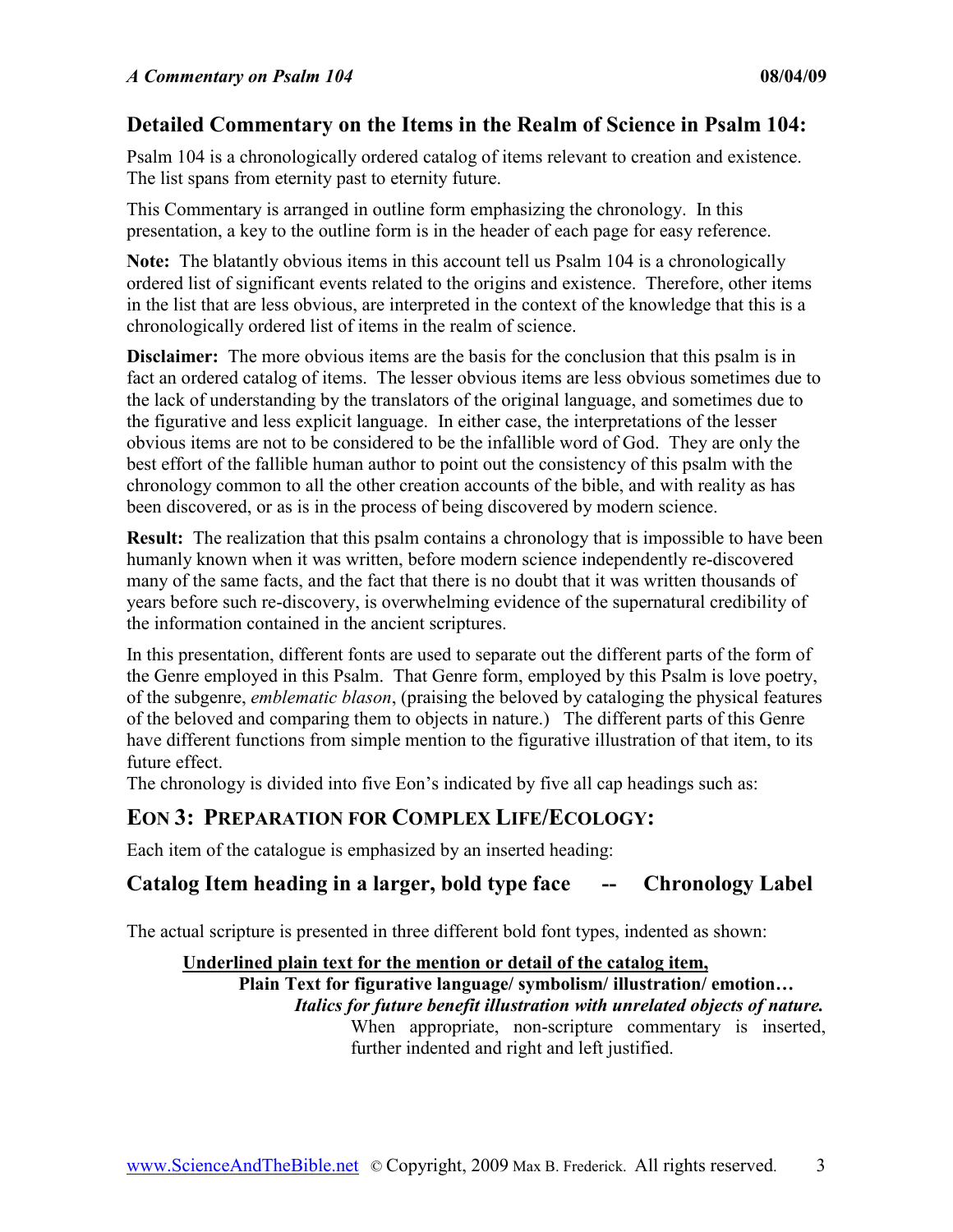**Detail as mentioned or explained in scripture**

**Figurative language/ Symbolism/ Praise/ Feelings/Passion/Emotions/**  *Future Benefit/ comparison to items of currently observable ecology.*  Commentary

# **Psalm 104: The Chronology of Existence**

# **A Biblical Creation Account**

# **1a Bless the LORD, O my soul.**

Opening remark: This is a Psalm of praise of the Lord.

#### **EON 1: ETERNITY PAST, TIMELESS PAST BEFORE THE BEGINNING:**

In the context of this Psalm being an ordered list of items relevant to creation and existence, from eternity past to eternity future, the existence of God in eternity past is acknowledged in the literary form of a praise. God existed before what scientists currently call the "Big Bang" where light came into existence along with the other dimensions of the four dimensional universe of time, space, mass, and energy. Light is the form of energy that is mentioned in this praise.

# **God Existed in Eternity Past Eternity Past**

# **1b O LORD my God, Thou art very great;**

The existence of God in eternity past is acknowledged in the literary form of a praise.

#### **thou art clothed with honour and majesty.**

Symbolism: Before the existence of light, before the existence of the universe, as developed in the next few verses, God was already clothed in splendor.

### **EON 2: EARLY DEVELOPMENT:**

#### **The Creation Big Bang**  Bang **Bang Bang Bang Bang Bang Bang Bang Bang Bang Bang Bang Bang Bang Bang Bang Bang Bang Bang Bang Bang Bang Bang Bang Bang Bang Bang Bang Bang**

**2a Who** 

God, the "Who" in this phrase, was the cause of light (and the rest of the universe) coming into existence. See authors commentary on Job 38.

#### **coverest [thyself]**

Figurative symbolism explained below.

#### **Beginning of Light.** Pre-Hadean

**2b with light** 

Light was one of the first things to come into existence at the beginning of the universe. Light had a beginning. It has not existed forever

#### **as [with] a garment:**

Symbolism: God [thyself] pictured as entering into light as in putting on a garment symbolizes the theological doctrine of kenosis where it is alleged that God, in the act of creating the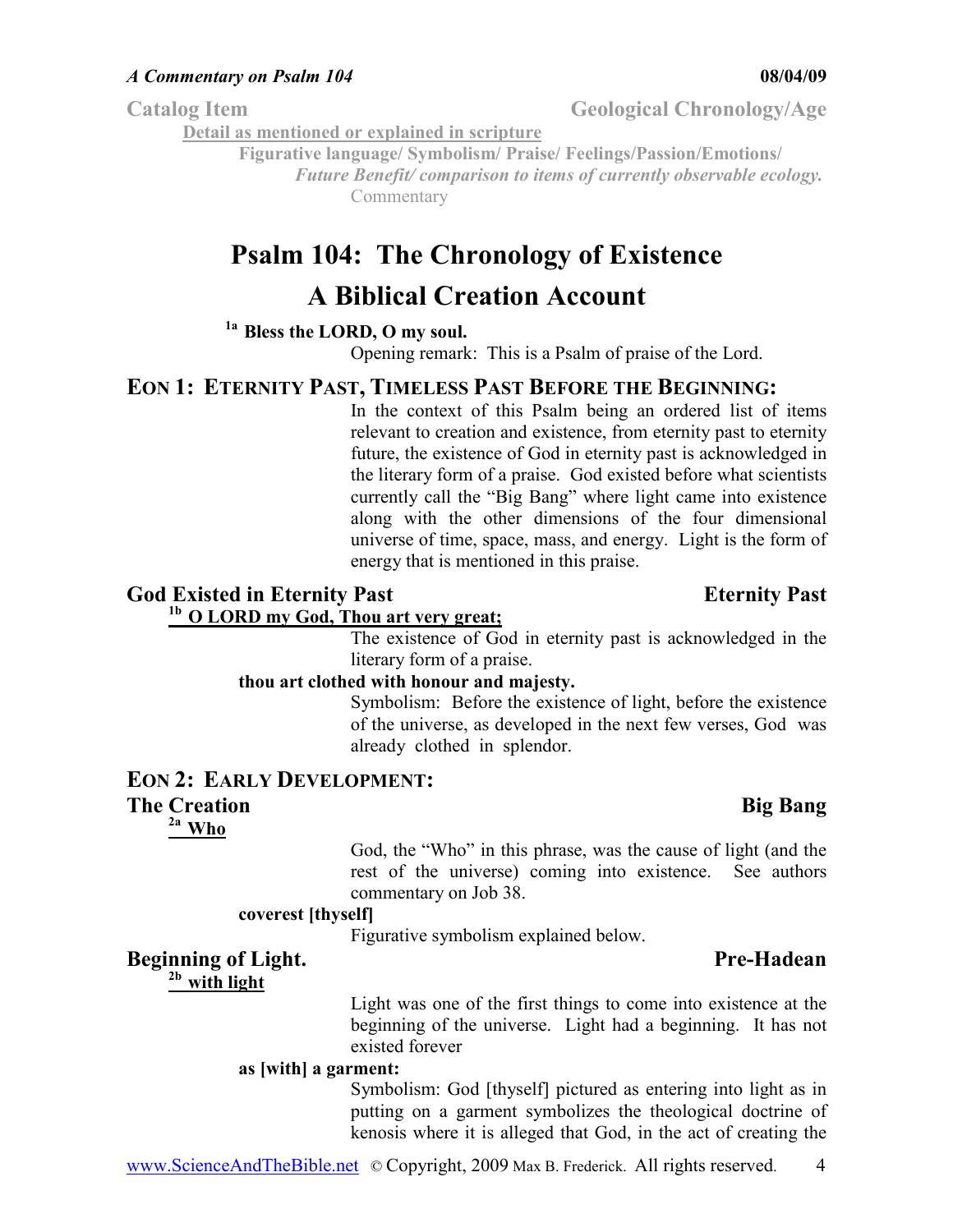**Detail as mentioned or explained in scripture**

**Figurative language/ Symbolism/ Praise/ Feelings/Passion/Emotions/** 

*Future Benefit/ comparison to items of currently observable ecology.*  Commentary

> universe, emptied out himself into the creation of the universe, putting Himself into it as if putting it on like a garment. See authors commentary on Job 38.

### **Expansion of the Universe Pre-Hadean**  Pre-Hadean

# **2c who stretchest out the heavens (cosmos)**

Then there was the expansion of the universe (The expansion of the universe is one of those obvious items used to conclude this psalm is in fact a catalog of chronologically ordered items.) The heavens (including invisible dark water as implied by the mention in verse 3, and that which is seen: the sun and stars) came into existence after the light and beginning of expansion. At this time, as indicated in verse 3 and the following verses, water was abundant in outer space

### **2d like a curtain:**

Symbolism: The universe became a garment or curtain around God

#### **Development of the Planets** Pre-Hadean **Pre-Hadean**

#### **3a Who constructs his chambers of heaven (planets)**

In the bible, the planets are referred to as chambers of the south, or upper chambers. This appears to be a description of the planets as chambers for storage of water to moderate the water cycle (hydrologic cycle) in the outer space of the solar system. This appears to be a description of the development of the solar system. The earth and other planets developed at this point in the time sequence.

#### **Water Already Abundant in Space where Planets Developed Pre-Hadean 3b in the waters [of outer space]:**

Modern science has discovered the principle that planets tend to develop in water rich regions of the universe. Water had accumulated in the region of the universe where the solar system is developing at this point in the chronology.

#### **Hydrologic (water) Cycle Set up in Outer Space of Solar System Hadean 3c who set up the dark clouds (extraterrestrial water)**

As the solar system developed, a water cycle developed in the outer space of the solar system, water in outer space is accurately described as dark, particularly as it is moving inward.

#### **Hydrologic Cycle: Incoming Water Hadean Hadean 3d to be his [water] conveyors:**

These dark clouds transported extraterrestrial water inbound.

#### **Hydrologic Cycle: Outgoing Water Hadean Hadean 3e who carries [water]**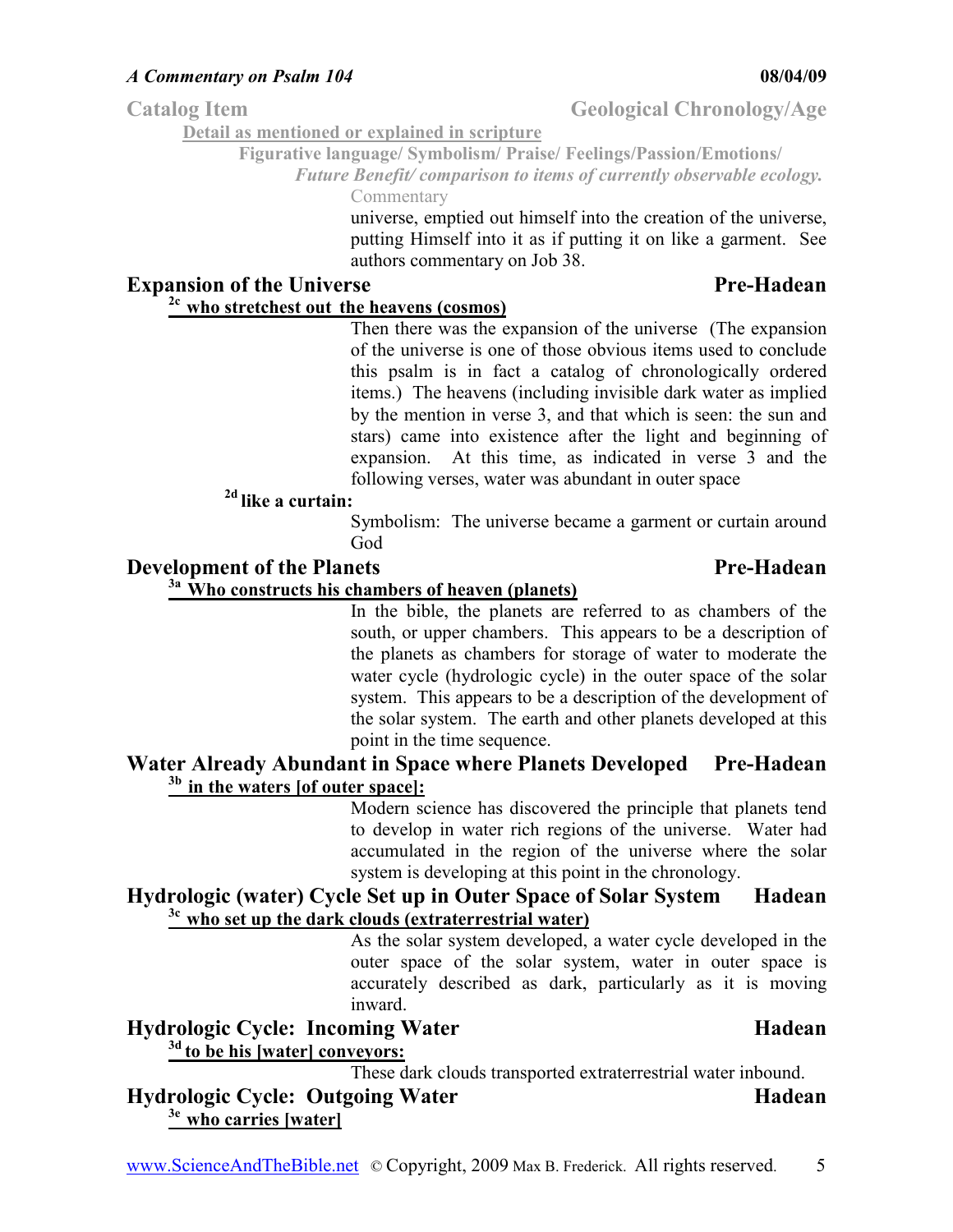**Detail as mentioned or explained in scripture**

**Figurative language/ Symbolism/ Praise/ Feelings/Passion/Emotions/** 

*Future Benefit/ comparison to items of currently observable ecology.*  Commentary

God set up the outbound water carriers to be the solar winds.

#### **Solar Winds a Part of Solar Water Cycle <b>Hadean Hadean 3f upon the far reaches of the winds [winds of heaven] (Solar Winds)**

Solar winds existed in solar system. The ancient word here typically translated wings did not mean an airfoil, rather, it meant the outer extreme extensions, "the wings of the wind" actually meant the extreme outer wind, hence, solar winds. It is these outer reaches of the wind, the solar winds, that transport the outbound water in the solar system water cycle.

#### **Solar Winds Transport Outbound Water Hadean**

# **4a Who maketh his messengers winds [of heaven];**

Solar winds transporting outbound water are described as messengers.

#### **Visible Glow a Characteristic of Solar Wind Hadean** *Hadean* **4b his servants a flaming fire:**

These solar winds (messengers or servants) are accurately described as having the characteristic of a visible glow as in the tail of a comet where water is blown off away from the sun.

#### **Planet Earth Develops Molten Outer Layer Hadean 5a [Who] laid the foundations of the continents, (liquid support)**

Then planet earth developed a molten magma surface. We call it the mantle. Here it is named for its future function of supporting the future continents, hence the name "foundation of the earth (continents.) The mantle, at that time, was an outer layer of molten rock, that eventually became the support for the continents, being slightly more dense than the then future continental rocks.

# *5b [that] it (continents) should not be removed for ever.*

The mantle is described in I Samuel 2:8 using an ancient word translated in KJV as "pillars," that original word actually meant "molten support." This is a statement that the higher density layer of the mantle was designed to support less dense rock of the future continents by differential density (flotation) so that the continents would not sink into the core of the planet. Solidified Mantle is to become the ocean floor. Thus the continents are continually held in place ( held up) by flotation. Historical Note:

 This verse was used in a significant event in the recent (within the past 500 years) history of the separation between science and religion. In 1633, just 22 years after the publication of the King James translation of the bible, this verse was used as evidence that the bible says the planet earth is the center of the universe in that it cannot be moving, as in traveling around the sun. It was used by the religious leaders of the time to convict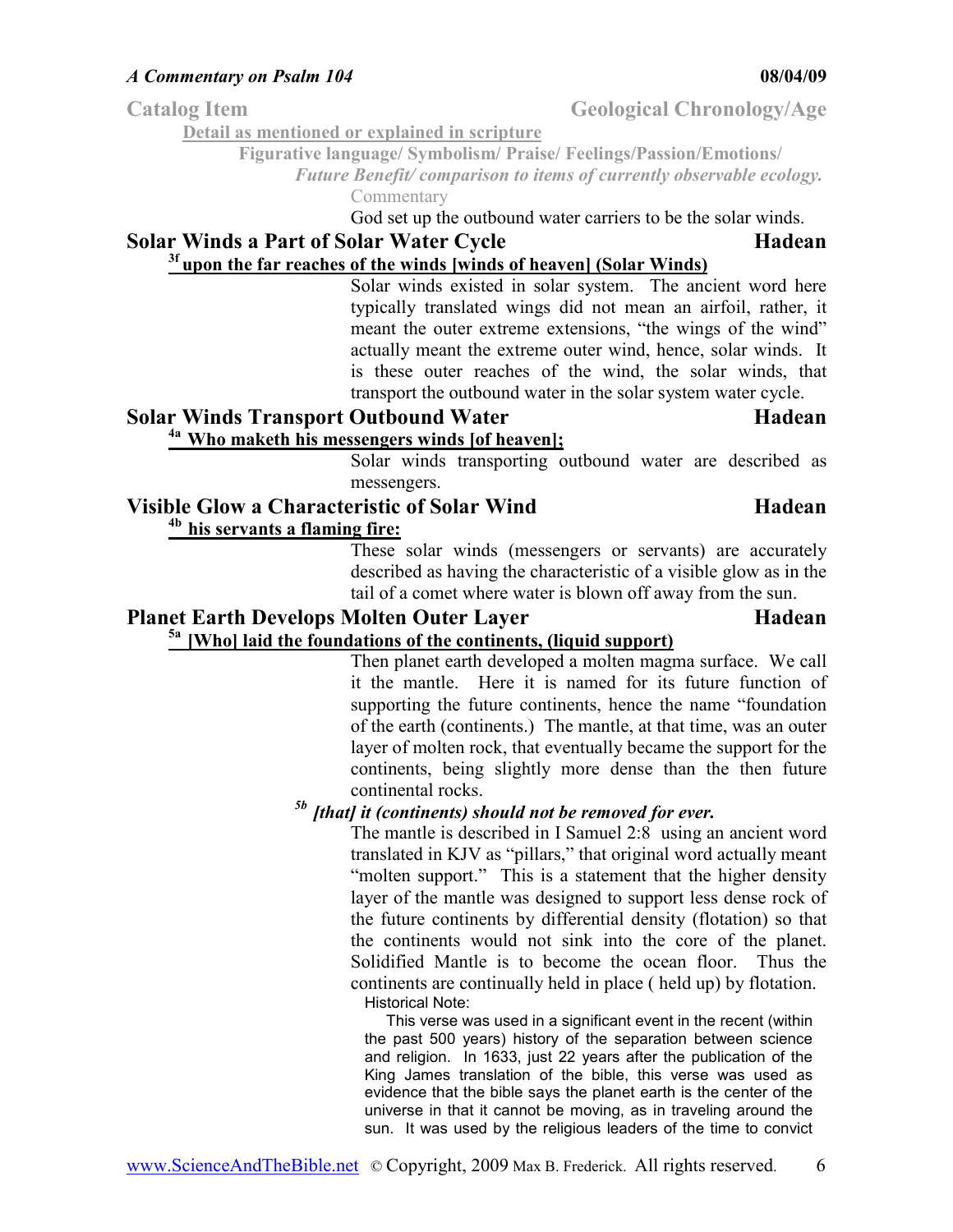**Detail as mentioned or explained in scripture**

**Figurative language/ Symbolism/ Praise/ Feelings/Passion/Emotions/** 

*Future Benefit/ comparison to items of currently observable ecology.* 

Commentary

Galileo of crimes against the church. In the King James Version of the bible, this verse read, "*[Who] laid the foundations of the earth, [that] it should not be removed for ever.*"

 Of course, now it is obvious that the interpretation of that verse was completely off in two ways. One, it was not talking about the planet earth, rather the earthen ground, the continents as opposed to the sea. Two, it was not talking about movement through space as in around the sun, but vertical movement relative to sea level, as in sinking to again be below sea level. The other main verse used to convict Galileo, Psalm 93, is also seen to be about relative vertical movement of the continents. Theologians were in error when they interpreted it to mean the planet was not traveling through space. Psalm 93 is only five verses, and when you look at the rest of that psalm you will see the theme is the God given progression of events, after the establishment of the continents, it is a permanent restructuring of the surface of this planet. The continents will not again be overtaken by the sea Try as it might, the order established by the Lord for continents to exist is stronger than the efforts of the floods to overcome the continents. It has nothing to do with the planet traveling through space.

 Somewhere in ancient times, whoever was responsible for writing the bible knew the progression of events was as is described here, first the development of the mantle to support the continents (v. 5a), second the covering of the entire planet with ocean (v.6a,b), third the emergence of continents surrounded by the waters of that ocean (v. 7, 8). Whoever was responsible for the writing of the bible knew this was to be a permanent restructuring of the surface of the planet earth (v. 9). See also, 1 Chronicles 16:30, 32, "Fear before him, all the earth: the world also shall be stable, that it be not moved… Let the sea roar…"

# **The Development of the Early Ocean Hadean Hadean**

#### **6a Thou coveredst it (mantle) with the ocean as [with] a garment:**

After the outer layer of the planet earth cooled sufficiently and was solidified, the planet earth became covered by the oceans. Solidified mantle became the ocean floor. Genesis 1:6-10 describes in detail the process of filling the oceans by first developing an early atmosphere, then that atmosphere acting to capture (separate) water from above (water of outer space) to become water below, thus covering the mantle with ocean .

### **6b the waters stood above the mountains.**

At this point in the sequence of events, no continents existed, just as described in Genesis 1:2 "and the earth (continents) was not formed, there was none." This statement is the lead in to the next major event, the emergence of the continents

# **EON 3: PREPARATION FOR COMPLEX LIFE/ECOLOGY:**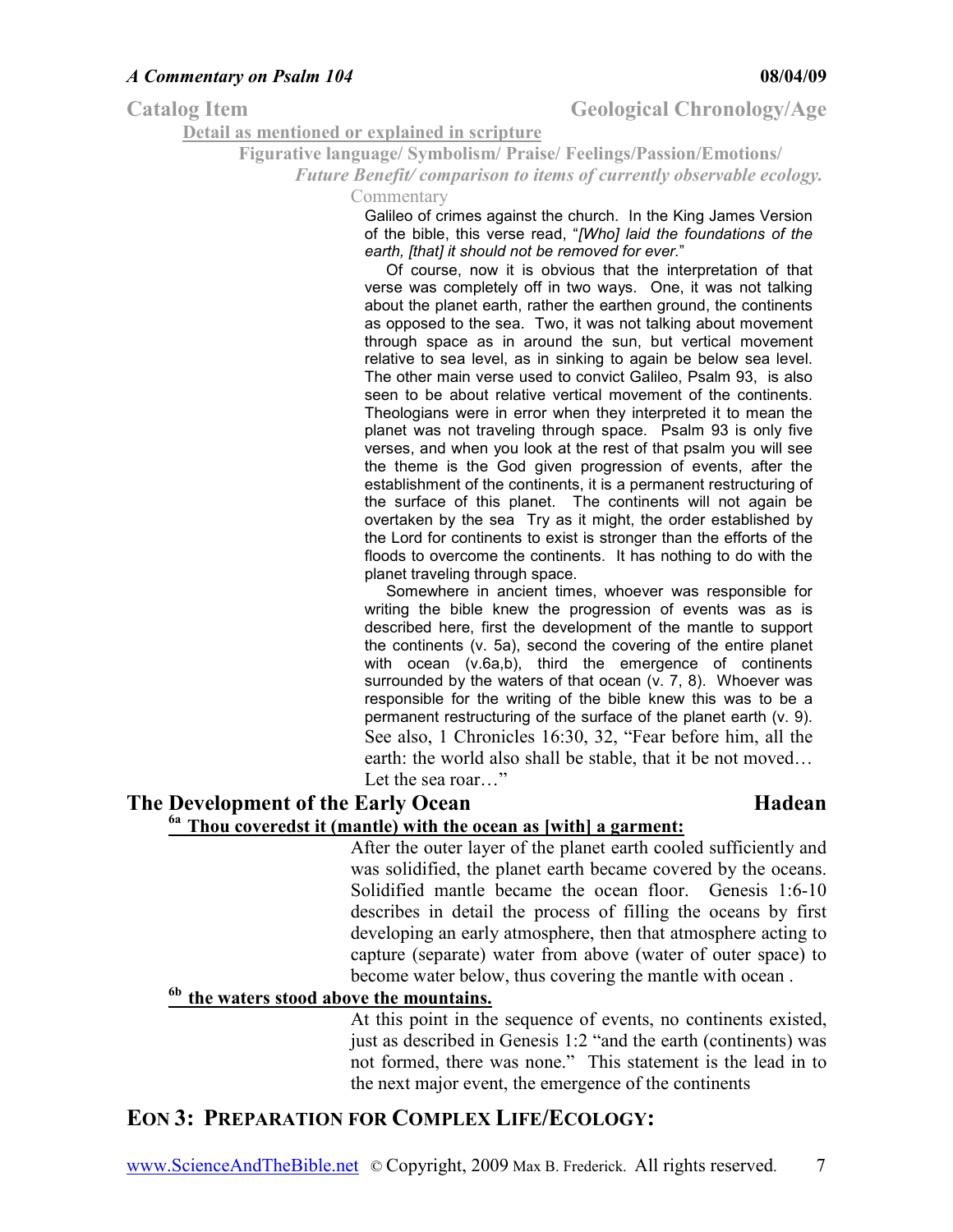Catalog Item Geological Chronology/Age

**Detail as mentioned or explained in scripture**

**Figurative language/ Symbolism/ Praise/ Feelings/Passion/Emotions/** 

*Future Benefit/ comparison to items of currently observable ecology.* 

Commentary

# **The Emergence of the Continents Archaean**

# **7a At thy rebuke**

Then catastrophic event(s) occurred (Mantle overturn event(s?)) Modern science is just beginning to realize the catastrophic nature of the event(s) of the emergence of the continents. The acceptance by modern science of the possibility of the catastrophic nature of some past events of the origins began with the acceptance of the catastrophic meteorite impact that ended the Cretaceous era.

#### **7b they(the waters) fled;**

As water drained off the rising land, continents began to emerge from below sea level.

#### **7c at the voice of thy thunder**

The sudden, or catastrophic nature of this event is emphasized by the mention of a thunderous roar accompanying the event.

### **7d they(the waters) hasted away.**

As the continents rose, the water covering them flowed off the continents into the ocean basins.

#### **Isostacy Established Archaean**

### **8a The mountains go up,**

Mountains rose up, buoyed up by the molten mantle below (isostatic rebound.)

### **8b the valleys go down**

Valleys fell in isostatic balance.

# **8c unto the place which thou hast founded for them.**

After the continents emerged from below sea level, the equilibrium of isostatic balance becomes re-established. Note that this obvious and accurate statement of the principle of isostacy is one of those blatantly obvious statements used to confirm that this psalm is in fact a catalog of sequential items related to the origins of existence. In spite of the obviousness of this statement in the original language, many early translators could not bring themselves to translate it correctly, implying that it was the water that went up and down. That is a demonstration of the influence of perceived reality on the renderings of the translators. At that time, it was assumed to be factual knowledge that mountains did not go up and valleys did not go down. However, around 1900, only a little more than one hundred years ago, modern science discovered and published the principle of isostacy. From that time on, translators felt free, without explanation, to translate it properly.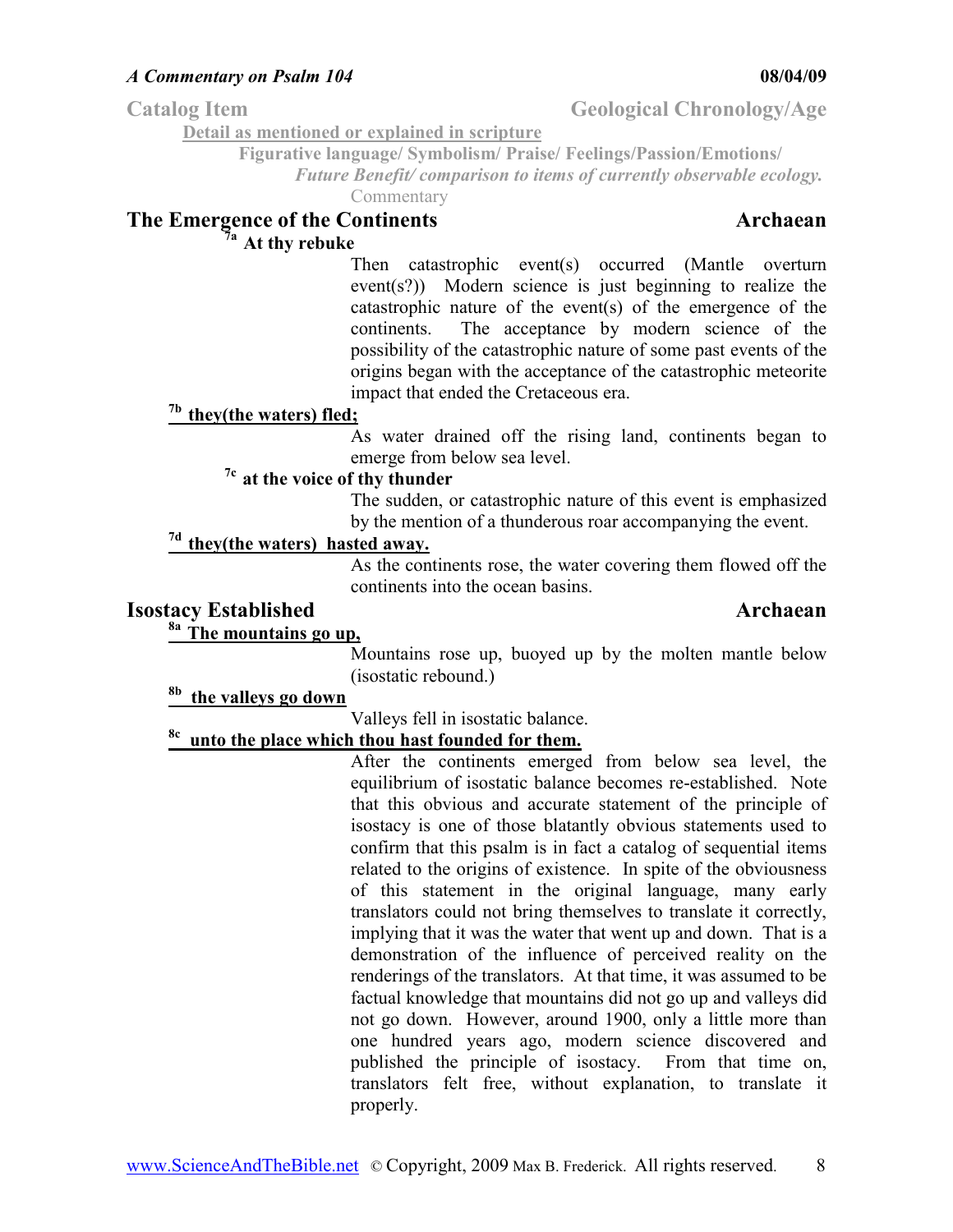Catalog Item Geological Chronology/Age

**Detail as mentioned or explained in scripture**

**Figurative language/ Symbolism/ Praise/ Feelings/Passion/Emotions/**  *Future Benefit/ comparison to items of currently observable ecology.* 

Commentary

### **Maintenance Cycles Develop to Sustain Future Ecology: A Mechanism Established to Maintain Continents Archaean 9a Thou hast set a bound that they (the oceans) may not pass over;**

An era of equilibrium followed the emergence of the continents. This has been discovered by modern science to be a consequence of the increased the thickness of the continental rock layer due to gathering of the continental type rocks by the mechanism that is here established to maintain the continents to be above sea level. This mechanism, some lithologic cycle, continually works from this ancient time even to the present, to maintain the gathering of the continental type rocks into clumps that are tall enough to stick out above sea level.

### *9b that they (the oceans) turn not again to cover the earth.*

The future purpose of the establishment of this mechanism is to prevent the continents from eroding away and being again washed over by the ocean.

#### **The Water (Hydrologic) Cycle established on Continents Archaean <sup>10</sup>He sendeth the springs into the valleys,**

#### **[which] run among the hills.**

As soon as the continents emerged, the hydrologic cycle is established as the mechanism to transport water from the oceans for the purpose of irrigating the continents.

- *<sup>11</sup>They give drink to every beast of the field:*
- *the wild asses quench their thirst.*
- *<sup>12</sup>By them shall the fowls of the heaven have their habitation,*

*[which] sing among the branches.* 

Water Cycle is established at this point in the sequence of events for purpose of sustaining future life forms.

#### **Water From Other Planets Maintains Earth Water Supply. Archaean 13a He watereth the hills from his chambers of heaven:**

Water from other planets (chambers of heaven) maintains the water cycle on the planet earth? Is the ancient scripture here makes a statement concerning a fact of nature that modern science has not yet come to accept? Modern science is still in the process of realizing that the planets in the solar system are simultaneously gaining and losing water from and to outer space. Water in the solar system is stored on the planets and released to become available to other planets as equilibrium conditions change. Has the water that once was accumulated on the planet Mars gone back into outer space of the solar system where it supplemented the supply of outer space water that is now incoming to other planets? Could this be a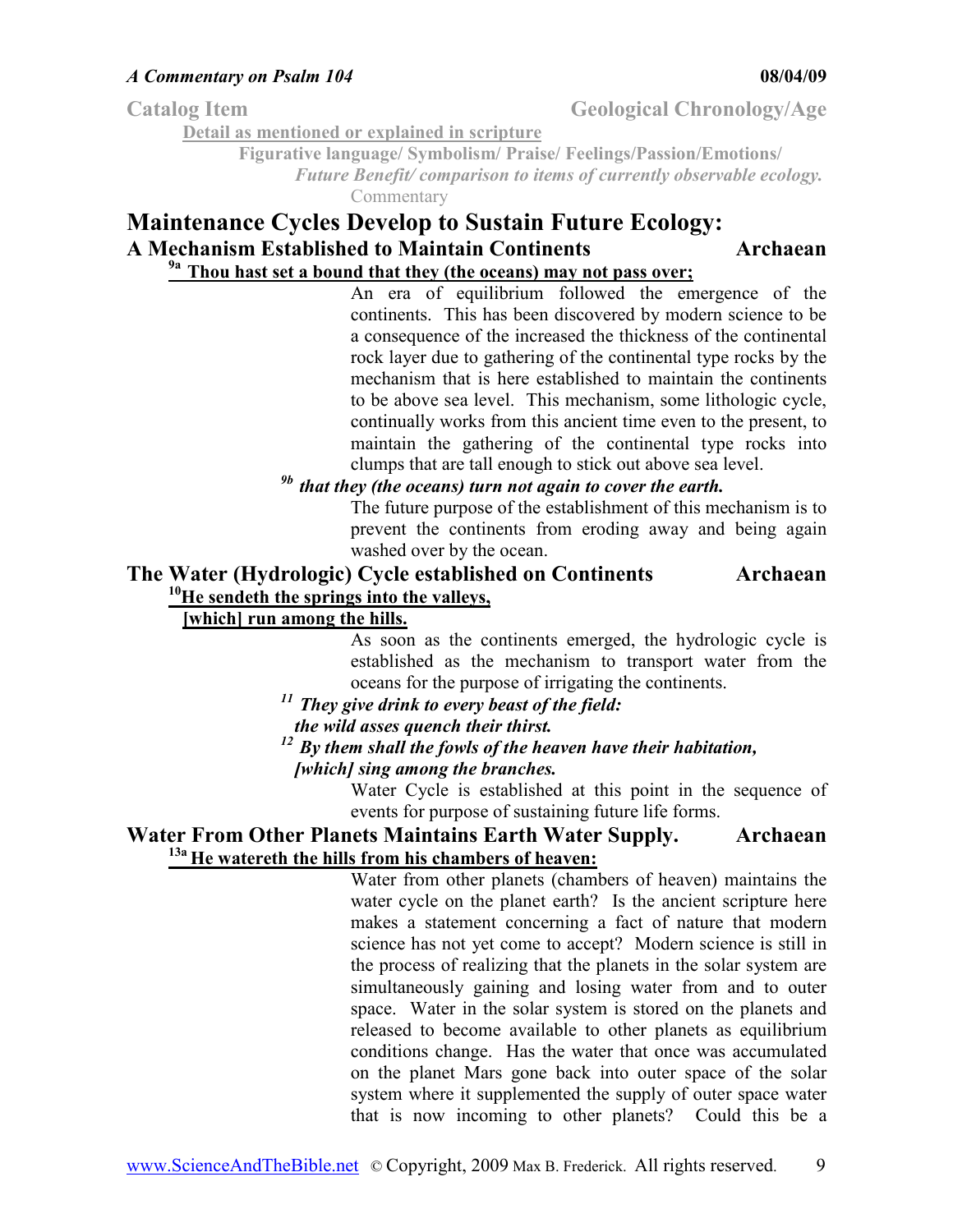**Figurative language/ Symbolism/ Praise/ Feelings/Passion/Emotions/** 

*Future Benefit/ comparison to items of currently observable ecology.*  Commentary

> statement that the loss of water from the planet Mars is possibly moderating the supply of outer space water that is incoming to the planet earth? Could this be a reference to a mechanism that may prolong the time which the planet earth can have a life sustaining supply of water?

# **Planet Earth is Now Ready for Life to Begin. Archaean**

**Detail as mentioned or explained in scripture**

#### **13b the earth is satisfied with the fruit of thy works.**

Figurative language describing the continental land masses (earth) as being ready for complex life to survive.

# **Photosynthesis (Carbon Dioxide/Hydrocarbon cycle) Begins Proterozoic**

Note: These next two cycles are extensively illustrated by then future, but now current day examples of the results of these cycles of nature being established at this point in the sequence of origin events. This is possibly because modern science had not yet, at that time defined these cycles, and thus they would be unfamiliar to the readers.

# **14a He causes**

God causes photosynthesis. He causes it for a purpose. That purpose is to supply energy for life forms. Photosynthesis converts light energy from the sun into stored chemical energy useable by life forms. Photosynthesis is the basis of The Carbon Dioxide/Hydrocarbon Cycle, the cycle that is also known as the food chain.

#### **14byoung green herbage to grow**

The green in plants is chlorophyll, the substance that converts solar energy into chemical energy. That process is called photosynthesis. At this point in the sequence of events, the green chlorophyll in plants enables photosynthesis to begin. Photosynthesis enables the beginning of the Carbon Dioxide/Hydrocarbon cycle:

### *14c for the cattle*

Example of future life form made possible by having photosynthesis as the basis of the food chain.

#### **14d and mature green plants**

The meaning of the word in the original language is generic mature green foliage, basic photosynthesis producing vegetation. This photosynthesis dominates the plant kingdom, and is the basis for all future ecology. It makes future human life possible

*14e for the service of man: 14f that he may bring forth food out of the earth; <sup>15</sup>And wine [that] maketh glad the heart of man, [and] oil to make [his] face to shine,*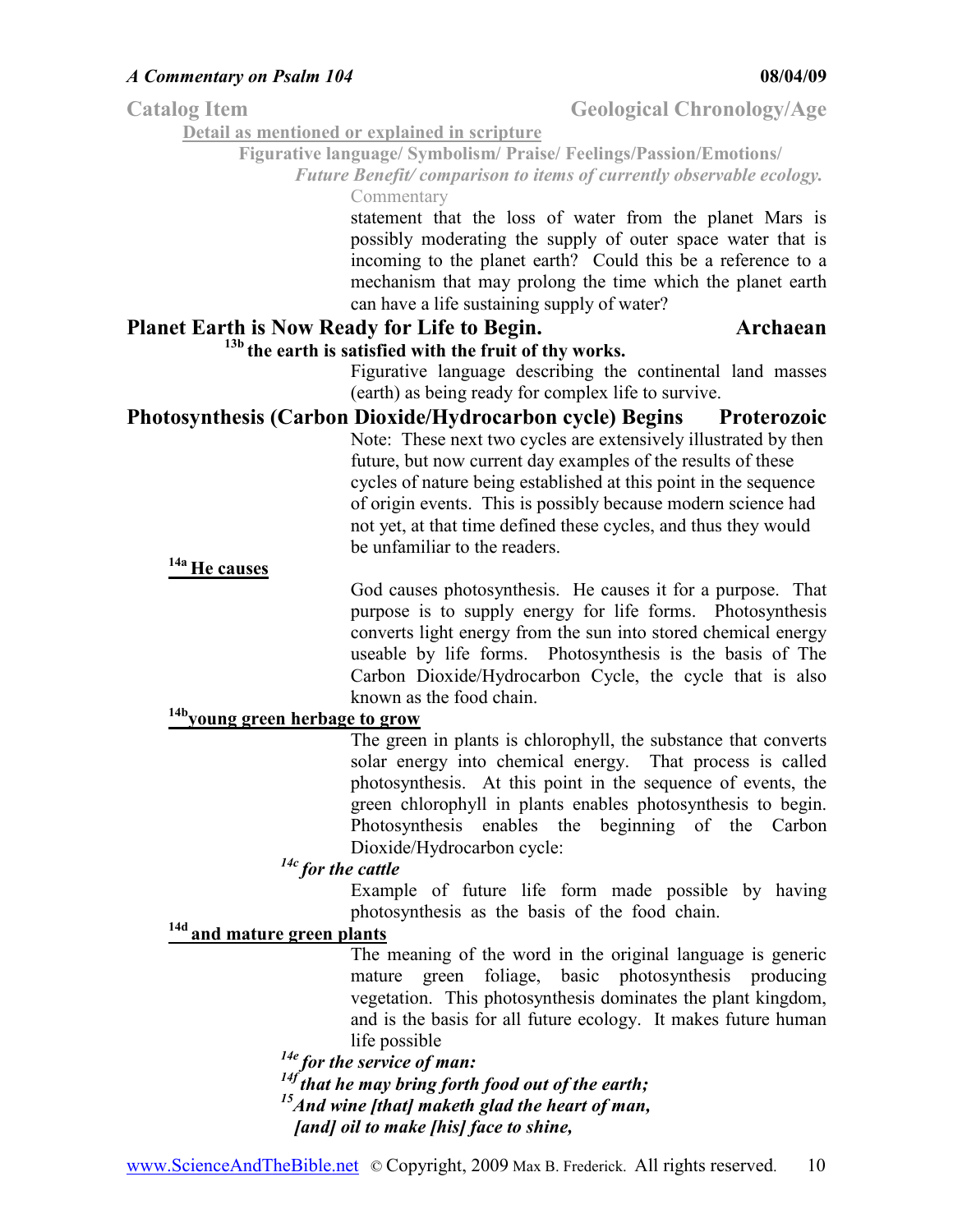Catalog Item Geological Chronology/Age

**Detail as mentioned or explained in scripture**

**Figurative language/ Symbolism/ Praise/ Feelings/Passion/Emotions/** 

*Future Benefit/ comparison to items of currently observable ecology.*  Commentary

*and bread [which] strengtheneth man's heart.* 

Examples of future result of photosynthesis being the basis of the food chain that makes human life possible.

*<sup>16</sup>The trees of the LORD are full [of sap];* 

*the cedars of Lebanon, which he hath planted;* 

*<sup>17</sup>Where the birds make their nests:* 

*[as for] the stork, the fir trees [are] her house.* 

*<sup>18</sup>The high hills [are] a refuge for the wild goats;* 

*[and] the rocks for the conies.* 

Example of future result of photosynthesis in ecology where photosynthesis makes ecology possible where future plants and animals abound having been fueled by photosynthesis that started way back at this point in time in the sequence of events.

### **Lunar Cycle to Co-ordinate Seasons of Life. Proterozoic/Cambrian 19a He appointed the moon for seasons:**

Life Develops Lunar Cycles for Seasons.

**Circadian Cycle to Co-ordinate Seasons of Life. Proterozoic/Cambrian 19b the sun knoweth his going down. Thou makest darkness <sup>20</sup>and it is night:**

*wherein all the beasts of the forest do creep [forth].* 

*<sup>21</sup>The young lions roar after their prey, and seek their meat from God.* 

The Circadian Cycle, Day/Night patterns, illustrated by giving examples using future life forms. The results of the food chain (Carbon Dioxide/Hydrocarbon cycle) and the day night patterns (Circadian Cycle) working together in future life forms, is also used for illustration of these mechanisms vital to life that had not yet been formalized into scientific "cycles."

**<sup>22</sup>The sun ariseth,** 

*they gather themselves together, and lay them down in their dens. <sup>23</sup>Man goeth forth unto his work and to his labour until the evening.* 

Using examples from the future to illustrate these unfamiliar principles of science, the cycles of life, continues. These are examples of the future results of these cycles being established at this point in time in the sequence of origin events.

### **EON 4: EON OF COMPLEX LIFE FORMS:**

# **The History of Life Forms and Mass Extinctions**

**The Eon of Complex Life Forms. Cambrian Explosion**

**<sup>24</sup>O LORD, how manifold are thy works! in wisdom hast thou made them all:** 

**the earth is full of thy riches.** 

The third portion of this Psalm, the History of Life Forms and patterns of Mass Extinctions is introduced by figurative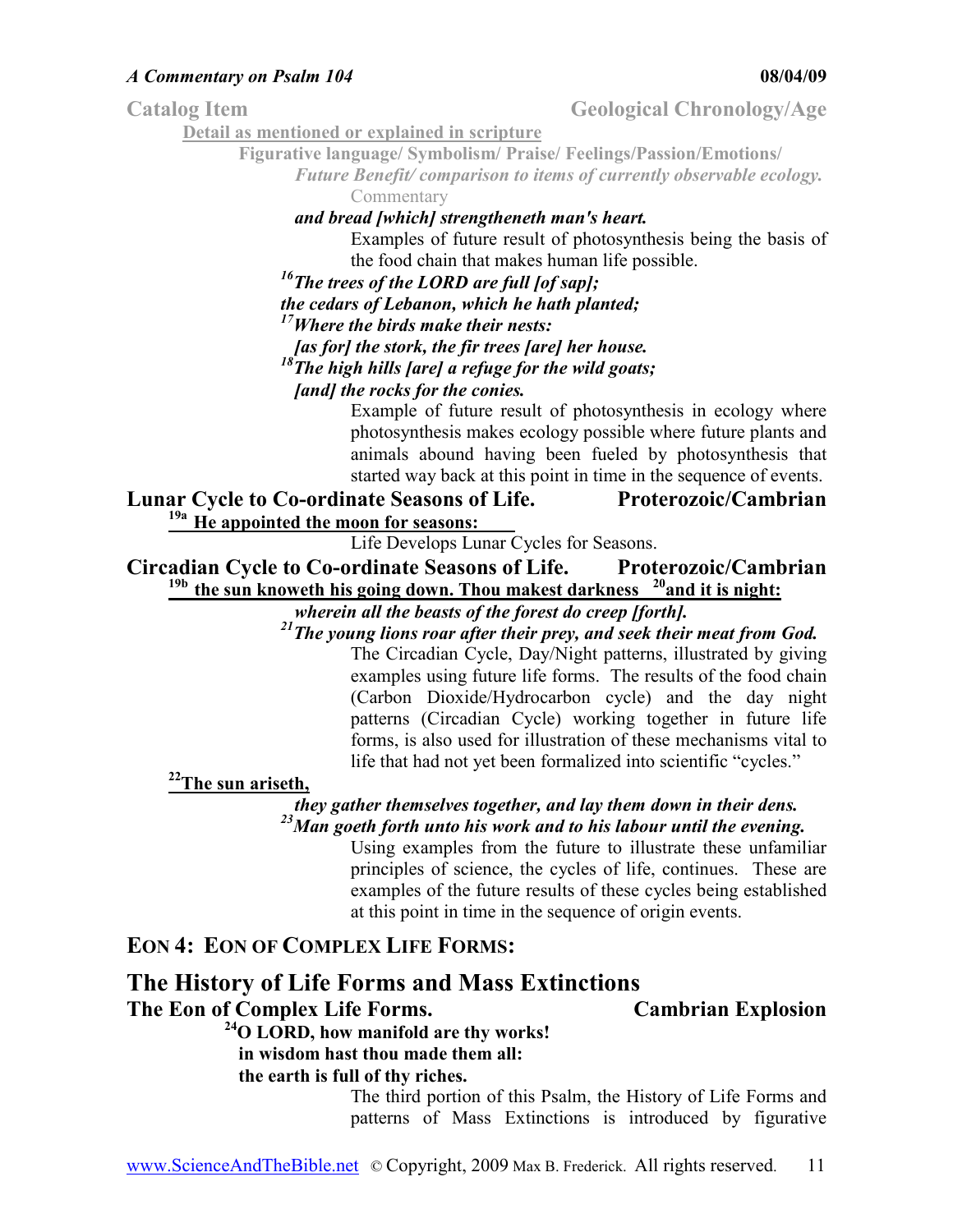**Detail as mentioned or explained in scripture**

**Figurative language/ Symbolism/ Praise/ Feelings/Passion/Emotions/** 

*Future Benefit/ comparison to items of currently observable ecology.*  Commentary

> language about the earth being full of "works." In the next few verses, it becomes obvious these works, are the ecology of a great variety of life forms.

### **The Age of Sea Life Forms.** Conservation of the **Ordovician**

**<sup>25</sup>[So is] this great and wide sea,** 

# **wherein [are] things creeping innumerable,**

#### **both small and great beasts.**

This era begins with the sea, as opposed to the earth (land) swarming with living creatures. This is an accurate description of the life forms prevalent in the Ordovician geologic era.

#### **The Age of Monster Life Forms. Mesozoic**

# **<sup>26</sup>There go the groaning sea monsters (leviathan,)**

#### **[whom] thou hast made to play therein (in the sea.)**

The Age of Megafauna (Monsters) during Mesozoic time, is when Sea monsters (Leviathan) thrived. Other passages also describe this Mesozoic age of monsters in similar verbiage, and also mention land monsters that fit the description of dinosaurs. Note, most translations render the word here translated groaning, to be "ships." However, in the original language the difference between the word meaning "naval, or sea related" and the word meaning "groaning and lamentations" are different by only a tiny mark causing a slightly different pronunciation. The version I found on the internet throws that word to the side of the "groaning and lamentation" meaning, which makes the passage make more sense, describing the sea monster as having the feature of groaning rather than being a ship, as it makes no sense to describe a sea monster as a ship that plays in the sea, where Job describes that the sea monster, leviathan as having the ability to breathe fire:

*"Out of his mouth go burning lamps, [and] sparks of fire leap out. Out of his nostrils goeth smoke, as [out] of a seething pot or caldron. His breath kindleth coals, and a flame goeth out of his mouth."* Job 41:19-21 KJV

**<sup>27</sup>These wait all upon thee;** 

**that thou mayest give [them] their meat in due season.** 

**<sup>28</sup>[That] thou givest them they gather:** 

#### **thou openest thine hand, they are filled with good.**

Ecology continues during the Mesozoic. The cycles of life, such as the food chain continue to operate.

# **Major Mass Extinction. Cretaceous/Cenozoic (Kt) Boundary Event**

This Psalm is not the only place in the bible where the Kt Boundary Mass Extinction is described. Psalm 148 describes the end of the age of the monsters thusly: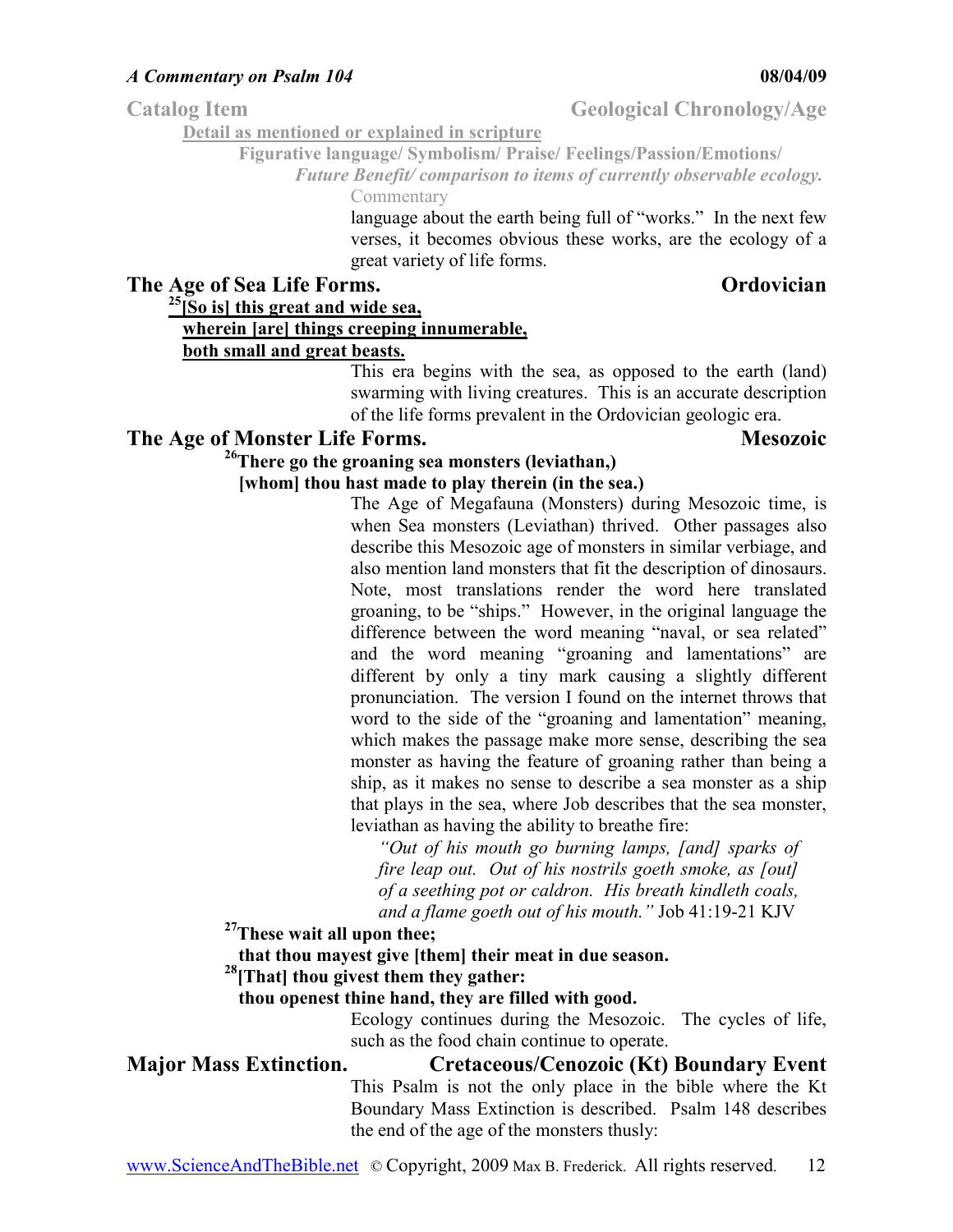Catalog Item Geological Chronology/Age

**Detail as mentioned or explained in scripture**

**Figurative language/ Symbolism/ Praise/ Feelings/Passion/Emotions/** 

*Future Benefit/ comparison to items of currently observable ecology.* 

Commentary

*7cAnd all the oceans, 8afire and falling judgment, falling white and toxic fume, tempestuous wind, 8bAll following his instructions (laws of physics).*

Modern science has discovered it was a catastrophic event when a giant meteorite fell from the sky and disrupted ecology worldwide.

# **29a Thou hidest thy face,**

Symbolically, or metaphorically, this could be interpreted to be a reference to darkness caused by debris in atmosphere thrown up by the meteorite impact.

### **29b they are troubled:**

Similar language is used other places in the bible to indicate tectonic activity. Could this metaphoric or symbolic language be interpreted to be reference to some breakup of continents such as a mantle overturn event?

### **29c Thou takest away their breath,**

Taking away breath causes death. The interpretation could be this simple as the next phrase says they die and return to their dust. However, This could be interpreted to say the mass extinction included some great flood or other suffocating mechanism that actually caused breath to be taken away.

# **29d they die, and return to their dust.**

In any event, the result was, Extinction (death/dust.) of the megafauna.

#### **Life and Ecology Renewed Paleogene**

# **30a Thou sendest forth thy spirit,**

Life returns after widespread death. Immediately after describing a mass extinction, this Psalm speaks of sending forth a spirit, a figurative way of saying life returns to the lifelessness left in the previous phrase.

### **30b they are created:**

However, it is new life forms that replace the old, not a reviving of the old life forms. It is described as a creation, not a resurrection. This is an accurate description of what scientists call the Cycle Of Extinction & Renewal, also called Punctuated Equilibrium.

### **30c And thou renewest the face of the earth.**

A new ecology spreads over the continents in the far past of recent life. (Paleogene.) This is not a resurrection. This is not a restoration. It is a renewal. New life forms arise to replace the old after a mass extinction. That is an accurate description of what happened in the Kt Boundary mass extinction and renewal of ecology. Previous species were replaced with new.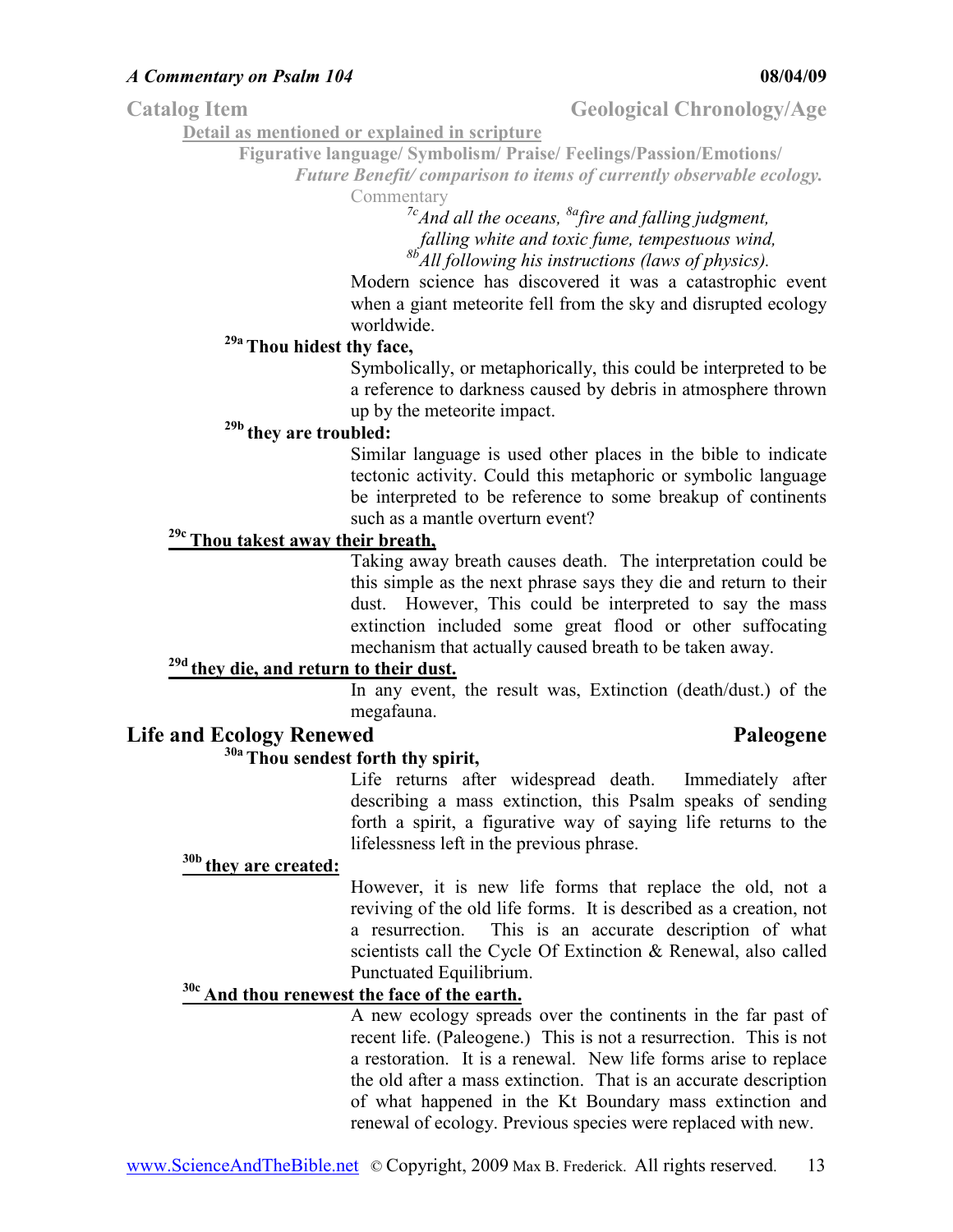Catalog Item Geological Chronology/Age

**Detail as mentioned or explained in scripture**

**Figurative language/ Symbolism/ Praise/ Feelings/Passion/Emotions/** 

*Future Benefit/ comparison to items of currently observable ecology.* 

Commentary

# **Era of Sustained Ecology Paleogene**

# **31a The renewal shall become the glory of the LORD, enduring for the eon**

This describes an Era of sustained (renewed) ecology, recognized in the geologic record as the Paleogene Sub-Period. This also corresponds to another ancient scripture description, "In the ancient past the Lord established an ecology of paradise."

# **31b the LORD shall rejoice in his works.**

Somewhere in his eon of time, the human race appeared on the planet earth. Could this be the "works" referred to that the Lord is rejoicing about? Could this correspond to the Miocene geologic epoch?

#### Another Mass Extinction **Miocene/Pliocene Boundary Event <sup>32</sup>He looketh on the earth, and it trembleth: He toucheth the hills, and they smoke.**

After another geologically long amount of time of ecologic equilibrium as described above, another mass extinction is described. In the original ancient language more literally translated it says, "*He is looking to the land and she is trembling, he is touching it in the mountains and they are smoking.*" Clearly this is a description of tectonic (volcanic) activity. This destruction of Habitat/Ecology event appears to correspond with the Miocene-Pliocene boundary event in which ecological habitat was partially destroyed by tectonic activity. It also corresponds with the destruction of the Garden of Eden in other scripture references.

### **Era of Restored Ecology Pliocene**

Notice, at this point in the psalm, the change to the first person singular, a subtle, figurative indication that from at least this point in time on, humans existed.

# **33a I will sing unto the LORD as long as I live:**

This mention of long and life could be a figurative reference to an era of restored ecology in which a Long time passes. If so, it would correspond to the geologic Pliocene Epoch in which a restored ecology continues.

### **33b I will sing praise to my God while I have my being.**

If this new phrase is figurative mention of an additional period when a Long Time Passes while humans exist, it would correspond to the geologic Pleistocene Epoch.

### **<sup>34</sup>My meditation of him shall be sweet: I will be glad in the LORD.**

This is the final line of scripture before the description of the next mass extinction event that is still in the future. That would make this epoch of time correspond with the present geologic Holocene Epoch. Could this be an indication of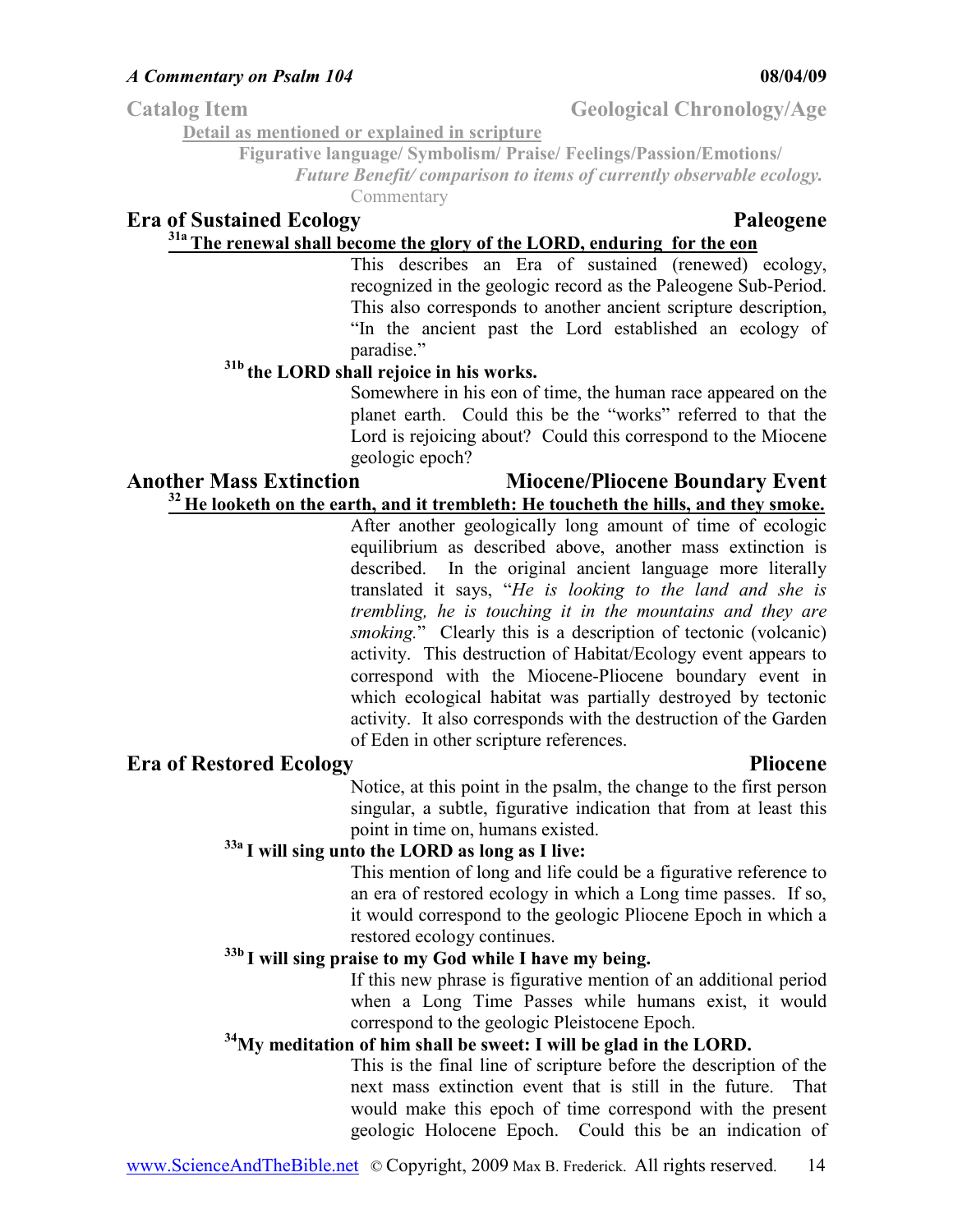### Catalog Item Geological Chronology/Age

**Detail as mentioned or explained in scripture**

**Figurative language/ Symbolism/ Praise/ Feelings/Passion/Emotions/** 

*Future Benefit/ comparison to items of currently observable ecology.* 

Commentary

ancient knowledge that there was another Era of restored ecology with proliferation of civilization after another near extinction event, the North American large animal extinction event that defined the beginning of the Holocene Epoch? Why is there no mention of Noah's flood which, in this chronology, would correspond with the North American Large Animal minor extinction? Could it be that the other things mentioned were of such a greater significance in the context of the overall chronology? The evidence in the geologic column would indicate this to be the case, Noah's flood being just another of many minor mass extinctions that have occurred throughout the past.

#### **Another Mass Extinction Holocene/Eternity Future Boundary Event 35a Let the sinners be consumed out of the earth,**

A Future Mass Extinction event is mentioned many places in ancient scripture. Some places it is described as the Great and Terrible Day of the Lord, in others as the great Judgment Day. In any event, it is always in the context of a future major mass extinction. In one place it is described as having tectonic activity similar to the end of the Garden of Eden era. In another place it is compared to a great flood. In another, it is associated with fire and brimstone. In any event, there is no lack of embellishment as to the severity of this future mass extinction event that precedes the transition into the next cycle of renewed ecology that is to be occupied by the survivors of the human race along with their maker.

Here that future mass extinction is described as a consumption of sinners out of the earth.

### **EON 5: ETERNITY FUTURE: Example 18 Excellence Ecology** Eternity Future **Example 2** Eternity Future

The continuation of the earthly pattern of punctuated equilibrium, the pattern of mass extinction followed by an age of restored ecological equilibrium into Eternity Future is in scripture variously described as the new heaven and new earth. It is in this context that the assumption is made that the next and final three phrases of this psalm are a reference to that future era where there will be no sinners, the righteous will dwell with their maker, and the creator of the universe will rule supreme.

### **35b and let the wicked be no more.**

In the new heaven and new earth of Eternity Future, the sinners will be extinct.